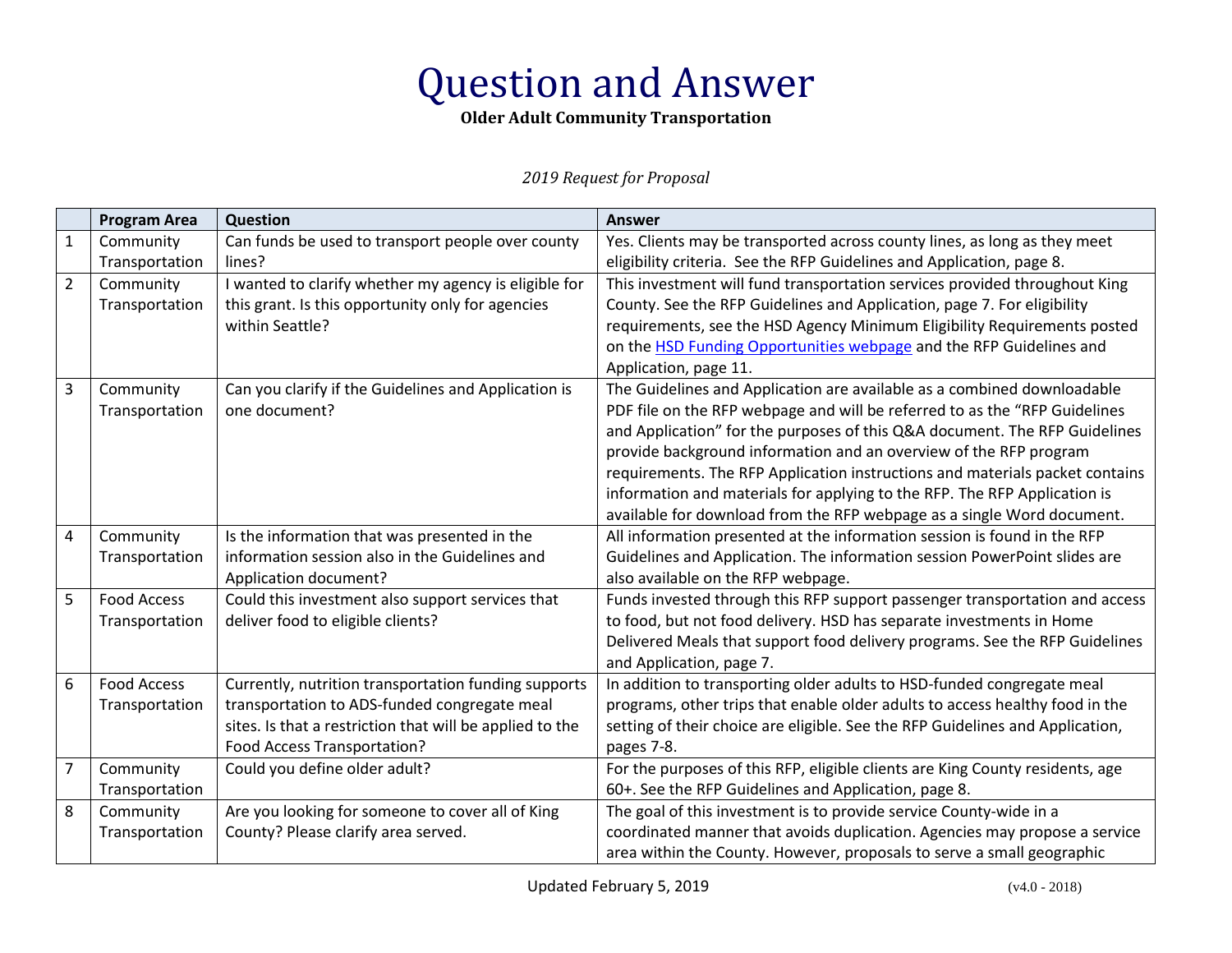### **Older Adult Community Transportation**

|    | <b>Program Area</b> | Question                                               | <b>Answer</b>                                                                   |
|----|---------------------|--------------------------------------------------------|---------------------------------------------------------------------------------|
|    |                     |                                                        | service area such as a single neighborhood or small municipality will not be    |
|    |                     |                                                        | funded. See the RFP Guidelines and Application, page 7.                         |
| 9  | Community           | Clarify: a maximum of 4 proposals will be funded?      | Yes, we intend to fund up to four proposals.                                    |
|    | Transportation      |                                                        |                                                                                 |
| 10 | Community           | My program serves a population other than the          | Yes, proposals that clearly describe a plan to address significant needs among  |
|    | Transportation      | focus population. Are we still eligible to apply?      | other populations will also be considered. See the RFP Guidelines and           |
|    |                     |                                                        | Application, pages 8-9.                                                         |
| 11 | Community           | Is it expected that each of the funded proposals will  | See question 8. Applicants may propose a service area and a type of service     |
|    | Transportation      | serve all of King County? Is that not duplicative?     | to serve specific populations or meet specific needs.                           |
| 12 | Community           | Would Vashon Island fall under too narrow a            | Vashon Island would not be considered too small of a geographic service         |
|    | Transportation      | geographical area to be funded? Is there a specific    | area. However, applicants must demonstrate their ability to serve multiple      |
|    |                     | criteria or definition you could provide for too small | geographic areas of King County, either directly or through partnerships. See   |
|    |                     | an area?                                               | question 8 and the RFP Guidelines and Application, page 7.                      |
| 13 | Community           | Page 10 of the guidelines says that donations may      | This refers to donations to the program. Donations may be accepted by the       |
|    | Transportation      | be accepted. Is this referring to donation to the      | driver on behalf of the program.                                                |
|    |                     | program or a specific driver?                          |                                                                                 |
| 14 | Community           | Could this RFP address parking costs assumed by        | If an applicant proposes a transportation program that provides                 |
|    | Transportation      | volunteer drivers? What about ferry fares?             | reimbursement to drivers, reimbursements for parking costs and ferry fares      |
|    |                     |                                                        | would be an eligible expense.                                                   |
| 15 | Community           | Can you define what you mean by unduplicated           | "Unduplicated" means each individual client served will only be counted once    |
|    | Transportation      | number of clients?                                     | per contract year, regardless of how many rides the client receives.            |
| 16 | Community           | Can this funding be used to hire staff?                | Yes, agencies may use this funding to hire personnel, including a volunteer     |
|    | Transportation      |                                                        | recruiter if volunteers are to be used. See the RFP Guidelines and Application, |
|    |                     |                                                        | page 14.                                                                        |
| 17 | Community           | Are there limitations regarding transportation of      | See question 1.                                                                 |
|    | Transportation      | clients across county lines?                           |                                                                                 |
| 18 | Community           | What if a client lives in Snohomish County, close to   | See question 7. Residents of Snohomish County may contact their local Area      |
|    | Transportation      | the county line, and needs to access services in King  | Agency on Aging or Community Living Connections to identify services in         |
|    |                     | County?                                                | Snohomish County.                                                               |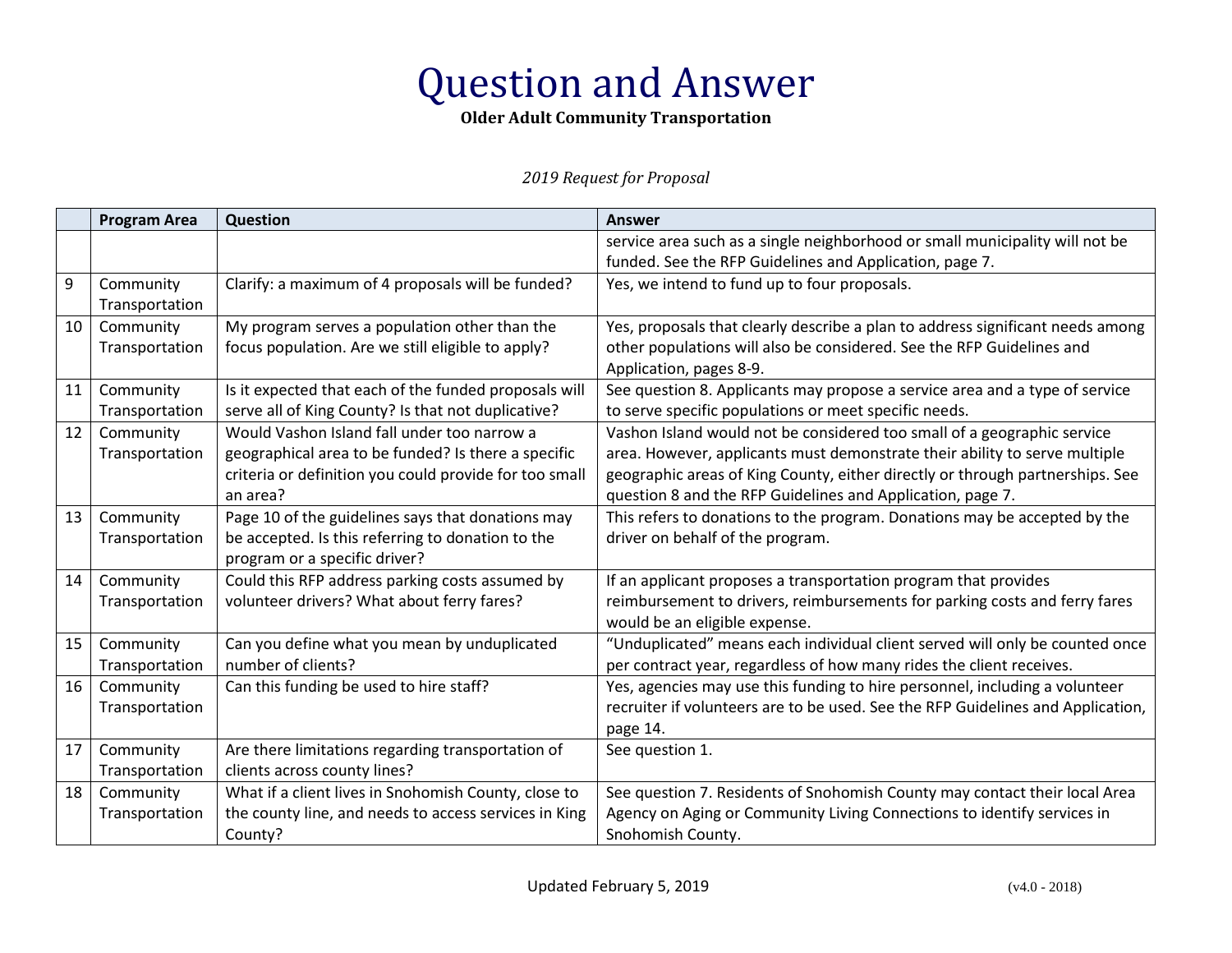### **Older Adult Community Transportation**

|    | <b>Program Area</b>         | Question                                               | <b>Answer</b>                                                                                                                                                 |
|----|-----------------------------|--------------------------------------------------------|---------------------------------------------------------------------------------------------------------------------------------------------------------------|
| 19 | Community                   | Are partnership letters only required in situations    | See RFP Narrative question E.2. in the RFP Guidelines and Application, page                                                                                   |
|    | Transportation              | where funding is being transferred by a lead           | 16. You may self-determine what partnerships are crucial for the success of                                                                                   |
|    |                             | organization to a partner organization? Do you also    | the proposed solution vis-à-vis less-formal or non-crucial partnerships.                                                                                      |
|    |                             | require a signature on the cover letter in those       | Partners are not required to sign both a letter of intent and the application                                                                                 |
|    |                             | instances?                                             | cover letter.                                                                                                                                                 |
| 20 | Community                   | Do you have minimum service standards for              | There is no minimum service standard for number of clients served.                                                                                            |
|    | Transportation              | number of clients to be served?                        | However, client data will be collected and performance will be measured                                                                                       |
|    |                             |                                                        | based on evaluations completed by clients served. See the RFP Guidelines                                                                                      |
| 21 |                             | How should we approach prospective changes in          | and Application, pages 10-11.                                                                                                                                 |
|    | Community<br>Transportation | delivery models in this application?                   | Applicants should describe the service as they propose it to be delivered. If a<br>delivery model is contingent (e.g. on other funding or partnerships), this |
|    |                             |                                                        | should be noted in the application.                                                                                                                           |
| 22 | Community                   | The application asks agencies to provide cost per      | Cost per client is calculated using the program budget divided by number of                                                                                   |
|    | Transportation              | trip and cost per client. How should we approach       | unduplicated clients. Applicants may propose additional measures of                                                                                           |
|    |                             | calculating cost per client, given that a client might | program efficiency, but must be able to address the performance measures                                                                                      |
|    |                             | access a service multiple times?                       | on pages 10-11 of the RFP Guidelines and Application and the cost measures                                                                                    |
|    |                             |                                                        | requested in the RFP narrative question D.3.                                                                                                                  |
| 23 | <b>Food Access</b>          | Would costs associated with a shuttle that takes       | Yes, as long as the clients are eligible and the program meets the                                                                                            |
|    | Transportation              | homeless clients to food banks be an eligible          | requirements described in the RFP Guidelines and Application, pages 7-8.                                                                                      |
|    |                             | expense?                                               |                                                                                                                                                               |
| 24 | Community                   | What is a federally-approved indirect rate? What if    | Some agencies have received approval from the federal government to                                                                                           |
|    | Transportation              | an applicant does not have a federally-approved        | charge a specified rate to cover indirect expenses. If you do not have a                                                                                      |
|    |                             | indirect rate?                                         | federally-approved indirect rate, the City of Seattle HSD maximum indirect                                                                                    |
|    |                             |                                                        | rate of 15% would apply. Indirect expenses (i.e. agency overhead costs) are                                                                                   |
|    |                             |                                                        | an eligible expense.                                                                                                                                          |
| 25 | Community                   | Does leveraging mean an agency match?                  | In the context of this RFP, "leveraging" refers to use of other resources,                                                                                    |
|    | Transportation              |                                                        | including other funding, to increase the impact of the proposed solution.                                                                                     |
| 26 | Community                   | Can you clarify which website this information is      | The City of Seattle HSD funding opportunities may be found by typing "City of                                                                                 |
|    | Transportation              | posted to?                                             | Seattle HSD funding opportunities" into a search engine, or by clicking here.                                                                                 |
|    |                             |                                                        | The Older Adult Community Transportation RFP webpage is linked from the                                                                                       |